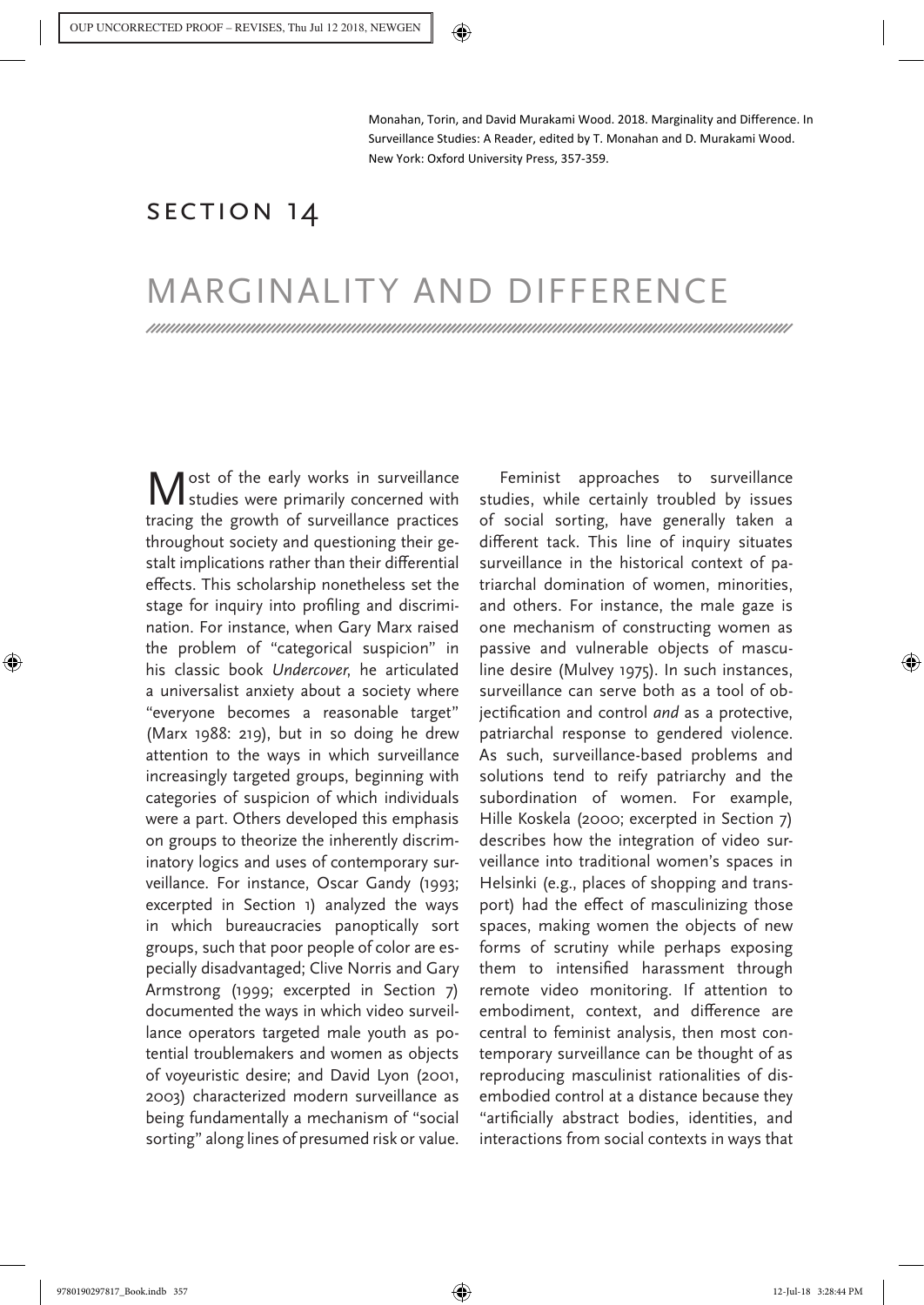both obscure and aggravate gender and other social inequalities" (Monahan 2009: 287).

Recently, there has also been a dynamic move in surveillance studies to cultivate feminist and race studies critiques that confront intersectional forms of oppression, which are increasingly enforced by surveillance practices (e.g., Dubrofsky and Magnet 2015; van der Meulen and Heynen 2016). Intersectionality, here, refers to the ways in which one's various identity classifications race, class, gender, sexuality, (dis)ability, and so on—might overlap to amplify discrimination or disadvantage. As an exemplar of this work, Rachel Dubrofsky and Shoshana Magnet's (2015) edited volume *Feminist Surveillance Studies* places intersectional analysis at the forefront and calls upon scholars to connect embodied experiences of surveillance to larger systems of structural inequality and violence. Examples might include things like state identification systems that do not accommodate transgender people (Moore and Currah 2015) or battered women's shelters that report undocumented women to immigration authorities (Smith 2015). Surveillance in these cases can be thought of as having an agential, marginalizing capacity: it reproduces the conditions and subjectivities of marginality through its application (Monahan 2010). Key to such investigations is also a focus on the ways in which privilege, and especially white privilege, is encoded in surveillance and security apparatuses, such that the white body is viewed as transparent, normal, and unthreatening. Rachel Hall describes this as the "aesthetics of transparency," indicating how the white body becomes the transparent ideal, while opaque, dark-skinned bodies are translated as threatening and in need of further investigation (Hall 2015; see also Browne 2015).

It is important to note that the developments sketched here—from concerns about universal exposure to surveillance, on one hand, to critical investigations into the gendered, racialized, and classed dimensions of surveillance, on the other—are also indicative of disciplinary shifts in the field. As an oversimplification for the purpose of illustration, whereas sociologists and criminologists might concentrate on social structure, social norms, and stratification, scholars in the fields of communication, cultural studies, women's and gender studies, queer studies, and critical race studies are more likely to analyze the role of representation, discourse, and experience in materializing power relations and politics across social and cultural contexts. Thus, the turn to feminist and intersectional surveillance studies also signals the inclusion of more voices from the humanities in conversations of the field.

The excerpts in this section tilt toward such newer explorations of surveillance, marginality, and difference—ones that stress intersectionality, inequality, and power. Oscar Gandy explores how abstract systems of probabilities and statistics, upon which most organizations rely, discriminate especially against poor minority populations, creating tenacious systems of "cumulative disadvantage." Jasbir Puar critiques the racializing effects of anticipatory surveillance in the context of the "war on terror," noting how normative whiteness is constructed in opposition to the presumed dangerousness of non-white Muslims. Corinne Mason and Shoshana Magnet illustrate how everyday technologies such as mobile phones, GPS units, and websites can create new vulnerabilities for and exacerbate violence against women, especially for marginalized victims for whom encounters with law enforcement may bring about further violence. Finally, Simone Browne persuasively argues that the history of surveillance must be seen as inseparable from the history of racism. With examples ranging from the physical branding of slaves up to contemporary